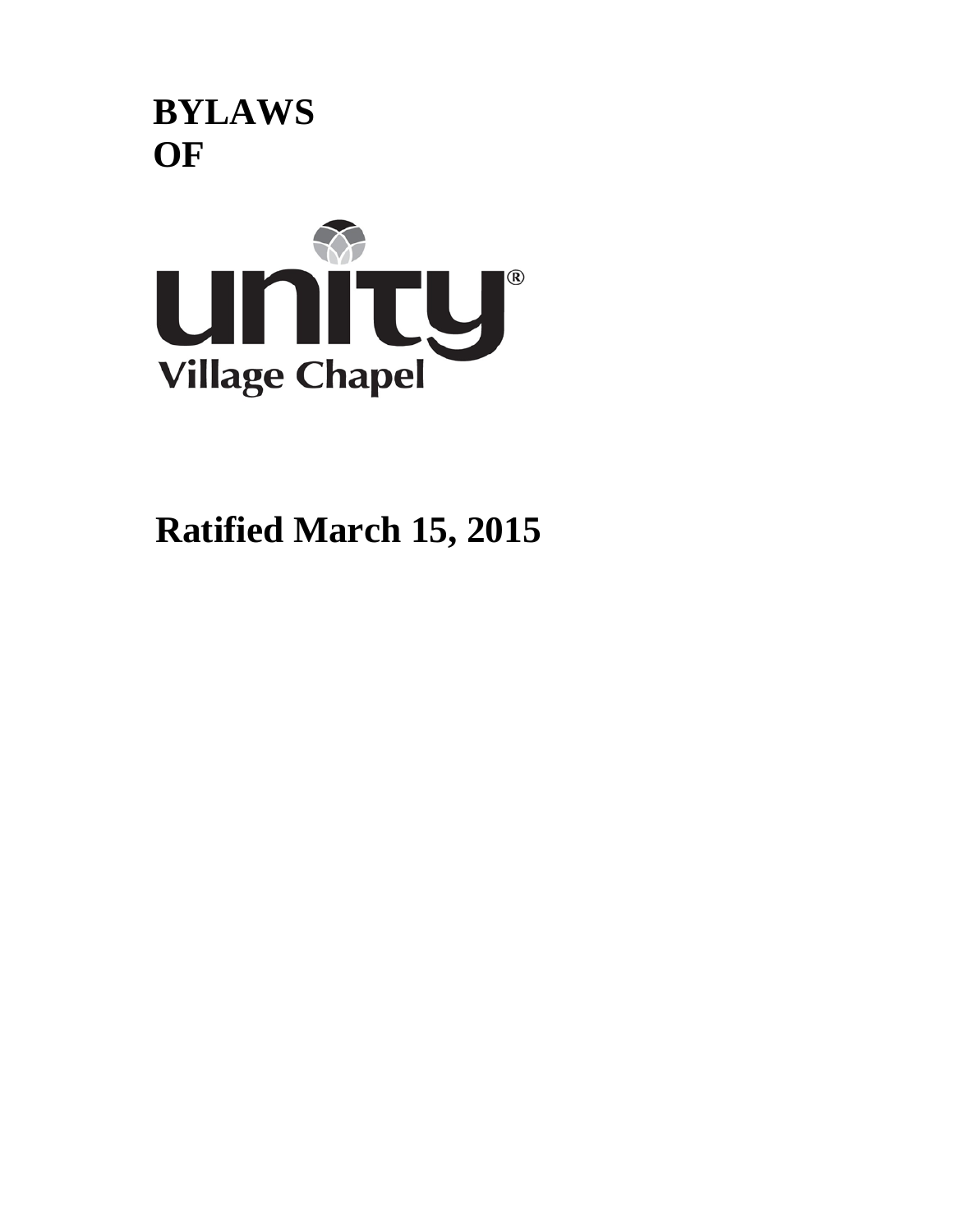# TABLE OF CONTENTS<br>BYLAWS OF UNITY VILLAGE CHAPEL

| Article II - Purpose                                    |  |
|---------------------------------------------------------|--|
|                                                         |  |
|                                                         |  |
|                                                         |  |
|                                                         |  |
| Article III - Office and Official Records               |  |
|                                                         |  |
|                                                         |  |
| Article IV - Membership                                 |  |
|                                                         |  |
|                                                         |  |
|                                                         |  |
|                                                         |  |
| Article V — Meetings                                    |  |
|                                                         |  |
|                                                         |  |
| Article VI - Board of Trustees                          |  |
|                                                         |  |
|                                                         |  |
|                                                         |  |
|                                                         |  |
|                                                         |  |
|                                                         |  |
|                                                         |  |
|                                                         |  |
|                                                         |  |
|                                                         |  |
|                                                         |  |
|                                                         |  |
|                                                         |  |
|                                                         |  |
|                                                         |  |
| Article VII - Administration, Management and Leadership |  |
|                                                         |  |
|                                                         |  |
|                                                         |  |
|                                                         |  |
|                                                         |  |
|                                                         |  |
|                                                         |  |
|                                                         |  |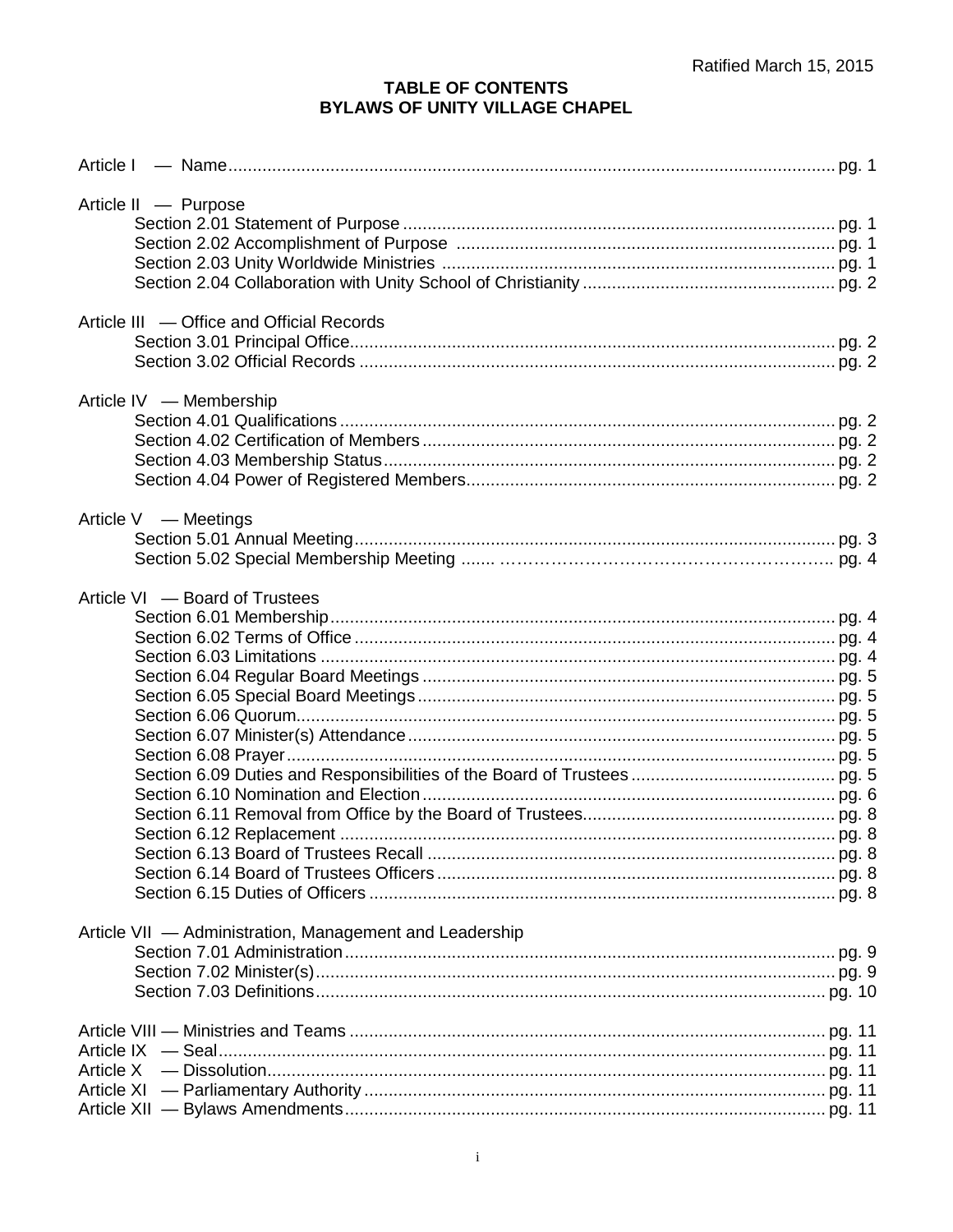## **BYLAWS OF UNITY VILLAGE CHAPEL**

#### **ARTICLE I — Name**

The name of this association shall be Unity Village Chapel.

#### **ARTICLE II — Purpose**

**Section 2.01 Statement of Purpose.** The purpose of Unity Village Chapel, a Missouri corporation, (hereafter "Unity Village Chapel" or "the Corporation") is to teach the universal principles of Truth, as taught and demonstrated by Jesus Christ and interpreted by Unity and the Association of Unity Churches International, a nonprofit corporation organized and existing under the laws of the state of Georgia with headquarters at Lee's Summit, Missouri, dba Unity Worldwide Ministries and hereafter referred to as "UWM".

**Section 2.02 Accomplishment of Purpose.** In the accomplishment of this purpose, Unity Village Chapel shall endeavor to conduct services of worship and classes of instruction and to demonstrate the principles of Truth by using them in the operation of the ministry and to adopt other means that in the judgment of the minister(s) will further the principles of practical Christianity among people everywhere.

**Section 2.03 Unity Worldwide Ministries.** Unity Village Chapel shall be a vital part of the Unity movement and is a member of UWM. Any member of this ministry may call upon the resources and support of UWM through its senior minister(s), Board of Trustees, staff, or through direct communication with UWM.

In the spirit of cooperation, the operation and conduct of this ministry will comply with the regulations and policies of UWM as outlined in the UWM Bylaws, insofar as they do not conflict with the laws of the State of Missouri.

- A. Participation. This ministry may have its voice heard and its wishes expressed in the membership meetings of UWM, and its members may participate in workshops, seminars, and classes designed to encourage and foster their spiritual development and that of the ministry.
- B. Resources. This ministry can benefit from its membership in UWM and its corresponding region through direct support, materials, and coaching regarding organization, finances, music, adult and youth education, church growth programs, ethics compliance, and other topics related to church function.
- C. Leadership. This ministry will have as its leader an ordained or licensed Unity minister(s) approved for ministry employment by UWM or a person serving under special dispensation approved by UWM. For the purpose of these Bylaws, the term "minister" will include a person serving under special dispensation of UWM.
- D. Teaching. The principles of practical Christianity will be taught through this ministry using methods, textbooks, literature, the Bible and other materials approved by UWM.
- E. Mailings. Copies of all printed matter mailed by this ministry to its membership shall be sent to the offices of UWM.
- F. Reports. The minister designated Administrative Director will make annual reports to UWM as required.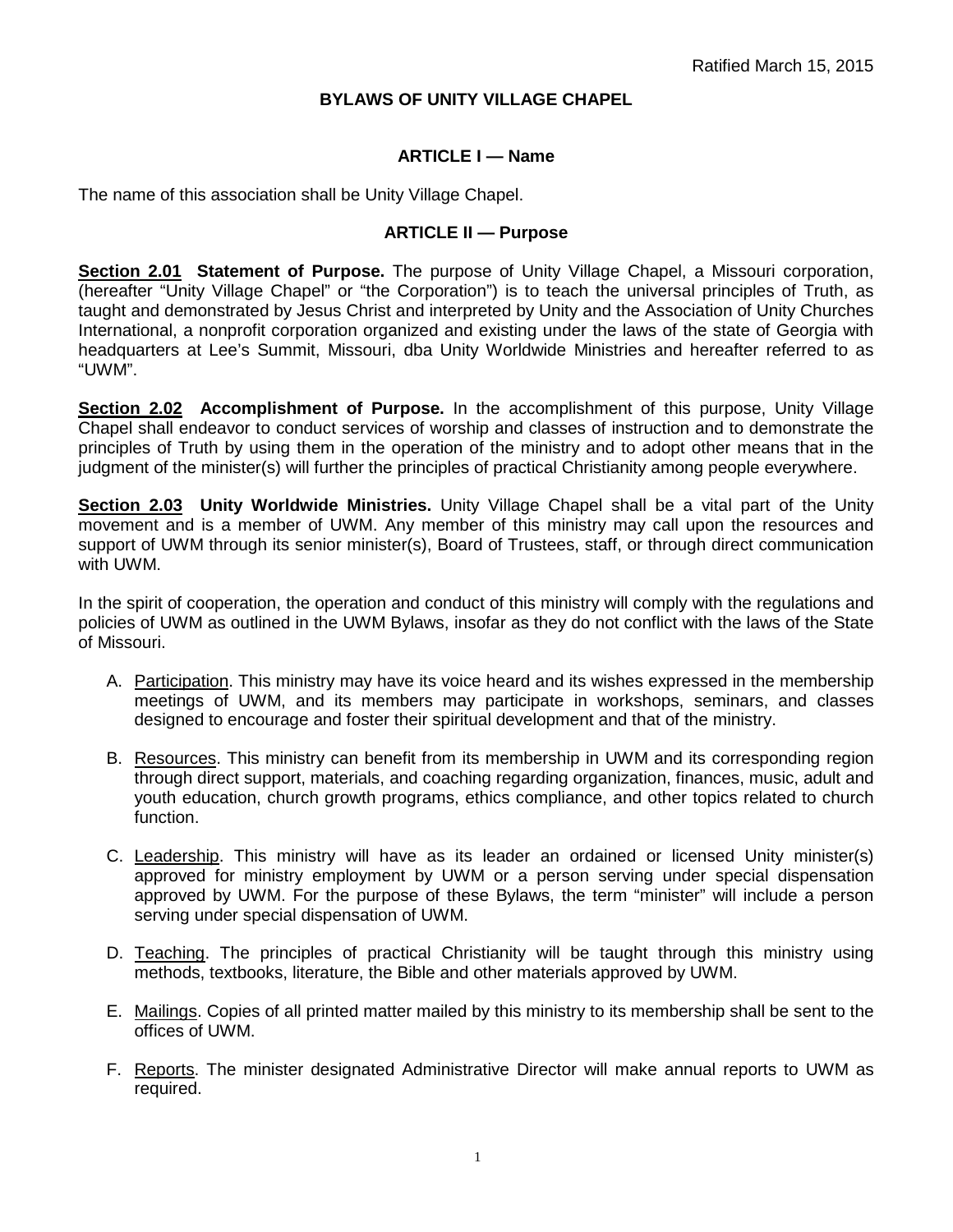**Section 2.04 Collaboration with Unity School of Christianity.** Whereas, Unity Village Chapel has been a department of Unity School of Christianity in the past, it now operates separately but in collaboration with Unity School of Christianity. Unity School of Christianity recognizes Unity Village Chapel as an autonomous body, which operates within certain parameters that best reflect the mission, vision and values of both organizations.

# **ARTICLE III — Office and Official Records**

**Section 3.01 Principal Office.** The principal executive office of the Corporation will be fixed by the Board of Trustees. Said office shall be in the County of Jackson, State of Missouri, or at such other place within the State of Missouri as the Board of Trustees hereafter shall designate. The Corporation may also have offices at such other place or places as the Board of Trustees may from time to time designate.

Section 3.02 Official Records. Records of membership, finances, donation, corporate minutes, and other records required by law or as designated by the Board of Trustees shall be maintained at the principal office of the Corporation. Confidential documents are available only for use by the minister(s), Board members, or designated professional staff. Other documents are available to registered members upon request.

# **ARTICLE IV — Membership**

**Section 4.01 Qualifications.** A member of Unity Village Chapel will endeavor to live in accord with the Jesus Christ principles of love and truth as taught by Unity and will further the work of this ministry through active interest, love, and support.

## **Section 4.02 Certification of Membership.**

- A. Anyone desiring membership in Unity Village Chapel will file a membership registration with the ministry office. The registration will be presented to the Board Secretary, who in turn will certify the membership registration meets the qualifications of membership as set forth by the Board of Trustees in Section 4.01. All staff ministries and licensed UVC Unity teachers are considered members of this ministry.
- B. In three-year intervals, the Board Secretary shall re-certify the membership by conducting a census of the congregation for the purposes of establishing a credible list of registered members and to make membership more meaningful.

## **Section 4.03 Membership Status.**

- A. Registered Membership. After certification as a registered member, as outlined in Section 4.02, each member shall have membership rights as outlined in Sections 4.04 and 5.01.
- B. Maintaining Registered Membership. Registered members must maintain their registered membership status as outlined in Section 4.02(B) in order to retain their registered membership rights.

**Section 4.04 Powers of Registered Members.** Registered members of Unity Village Chapel, eighteen years or older shall have the following powers:

- A. Vote at any membership meeting;
- B. Serve on ministry teams if selected,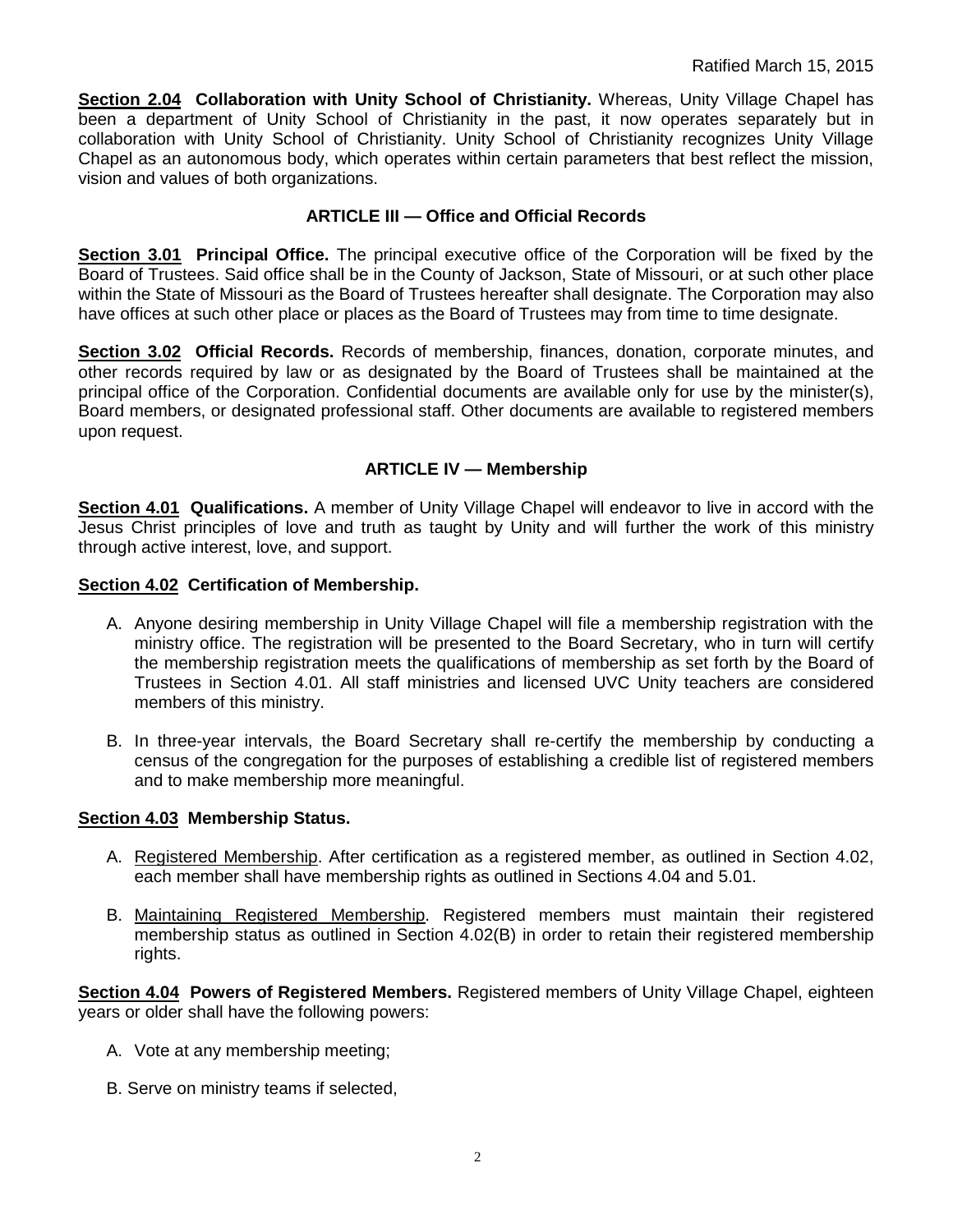- C. Offer suggestions to the minister(s), or Board of Trustees, as may seem advisable for the good of this ministry;
- D. Contact UWM regional representative or UWM directly for guidance, support, or information on available resources;
- E. Participate in all activities and programs of the ministry; and

# **ARTICLE V — Meetings**

## **Section 5.01 Annual Meetings.** There shall be one annual membership meeting each year.

- A. Annual Membership Meeting. The annual membership meeting of Unity Village Chapel shall be held at its official headquarters during the month of March at the time of day designated by the minister(s) and Board of Trustees.
- B. Written Notice. Written notice stating the date, time, and place of the annual membership meeting will be mailed to all registered members at least ten (10) days before any membership meeting. Written notice constitutes posted mail to the last known mailing address made available to Unity Village Chapel or electronic mail (email) to the last known email address made available to Unity Village Chapel.
- C. Quorum. Those registered members present and voting at the annual membership meeting will constitute a quorum for the transaction of business at any annual membership meeting.
- D. Presiding Officer. The President of the Board of Trustees shall serve as the presiding officer at any annual membership meeting.
- E. Participation. Participation in the business affairs of any annual membership meeting will be limited to registered members in attendance. Participation of other persons in discussion of business must be approved by a two-thirds (2/3) majority vote of the registered members in attendance. UWM representatives have a right to participate in the business discussion when they have been invited by the minister(s), the Board, or the membership.
- F. Voting. Unless otherwise provided herein, the vote of a majority of the registered members present and voting or by absentee ballot will be necessary for approval or disapproval of the action being voted upon. Registered members unable to be present in an annual membership meeting may vote by absentee ballot upon application to the ministry office in advance of the meeting date. Absentee ballots must be returned prior to the meeting. Absentee ballots will not be accepted at special membership meetings. Proxy or electronic (Internet, e-mail, fax, etc.) voting is not allowed.
- G. Power and Authority. Annual membership meetings shall have the power and authority to do all of the following:
	- 1. Elect members to the Board of Trustees;
	- 2. Ratify the bylaws of this ministry or any amendments thereto;
	- 3. Vote on any expenditure that exceeds twenty-five thousand dollars (\$25,000) in value. A seventy-five percent (75%) affirmative vote of those present and voting is required for approval;
	- 4. Elect a member and an alternate to serve on the Nominating Team;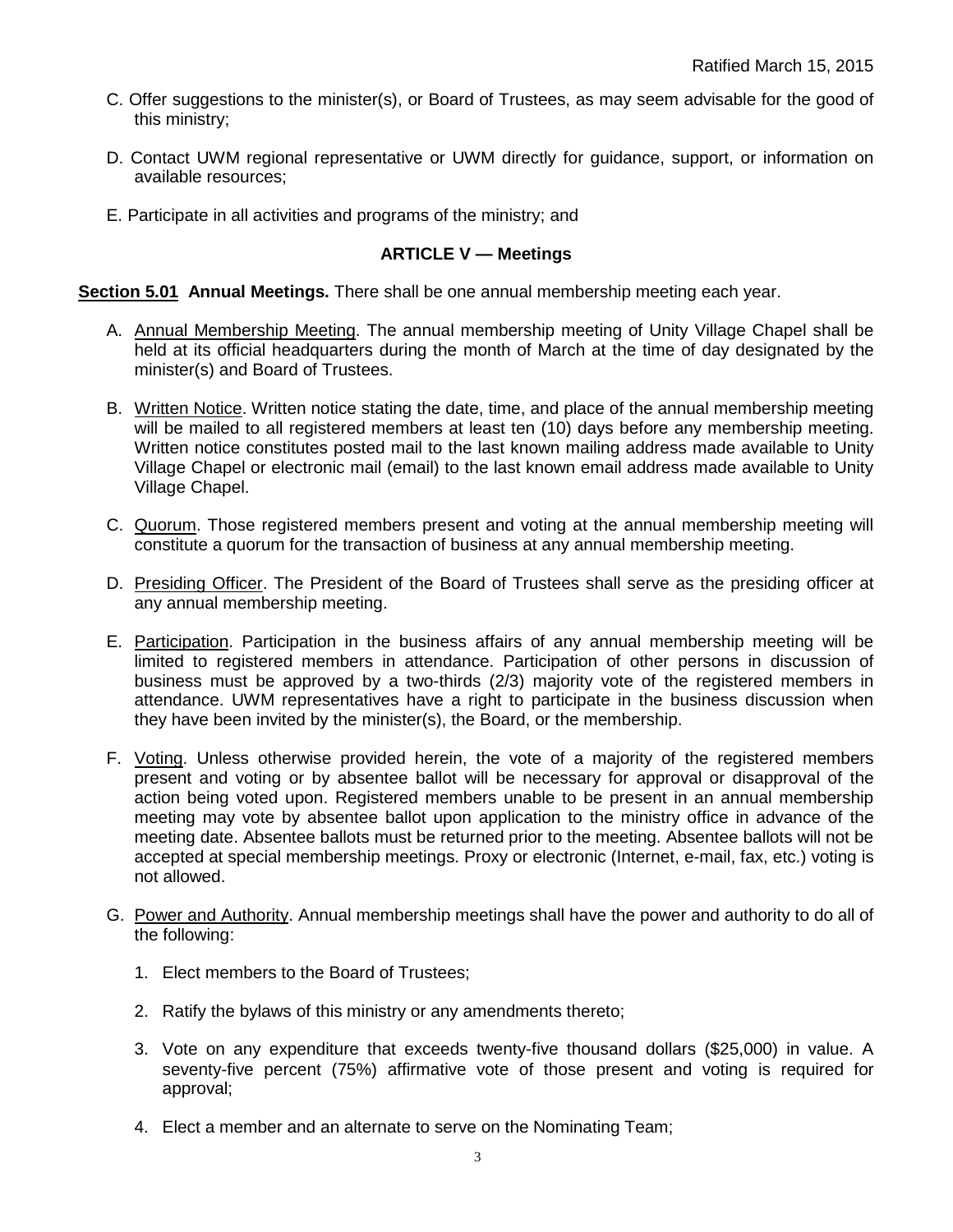- 5. Vote to override any action of the Board of Trustees. This vote must be taken at a duly constituted membership meeting. Notice of the issue to be voted on must be submitted to the membership in writing ten (10) days prior to the meeting. Seventy-five percent (75%) of those present and voting have the authority for determination;
- 6. Vote for the removal of any or all trustee(s) from the Board of Trustees. A two-thirds (2/3) affirmative vote of those present and voting is required; and
- 7. Vote on any matters officially brought to the attention of the membership.
- H. Prayer. In any membership meeting, the Board President, minister(s), UWM representative, or any member may request that action on an item of business be suspended while the membership enters into a time of prayer on the issue. Upon such request the President will provide a period of prayer and silence.

## **Section 5.02 Special Membership Meeting.**

- A. Any time the affairs of this ministry warrant a special meeting the meeting may be called by the senior minister(s), a majority of the trustees of the Board or submitting a petition having been signed by ten percent (10%) of the registered membership; a written request must be submitted to the Board who will within thirty (30) days call the meeting on behalf of the requesting party.
- B. The purpose(s) for the special meeting will be stated by both written request and written notice to the membership. In the case of a Special Membership Meeting called by written petition, the written notice of the meeting to the membership will faithfully reflect (restate, reproduce) the purpose(s) for the special meeting stated in the petition.
- C. Business conducted at the special meeting will be limited to the pre-stated purpose(s).

## **ARTICLE VI — Board of Trustees**

**Section 6.01 Membership.** The Board of Trustees shall consist of:

The senior minister(s).

One (1) representative of Unity School of Christianity (to be determined by the Board of Trustees of Unity School of Christianity) and one alternate to attend and to vote in the absence of the primary appointee. Each trustee representing Unity School of Christianity shall be a registered member of Unity Village Chapel and shall meet all the qualifications as set forth in Section 6.10(A).

Seven (7) trustees elected from the registered membership of Unity Village Chapel, eighteen years or older.

**Section 6.02 Terms of Office.** Each elected trustee will hold office for three years or until a successor is duly elected. Trustees elected at any annual membership meeting shall take office at the conclusion of the annual membership meeting at which they are elected. No elected trustee will serve more than two consecutive three-year terms without an interval of one year between terms. Any person who serves on the Board more than half a term shall be credited with having served a full term.

**Section 6.03 Limitations.** The following persons are prohibited from serving on the Board of Trustees.

- Any active licensed Unity teacher,
- relatives of, or significant other of, or household members of any Board member or active licensed Unity teacher,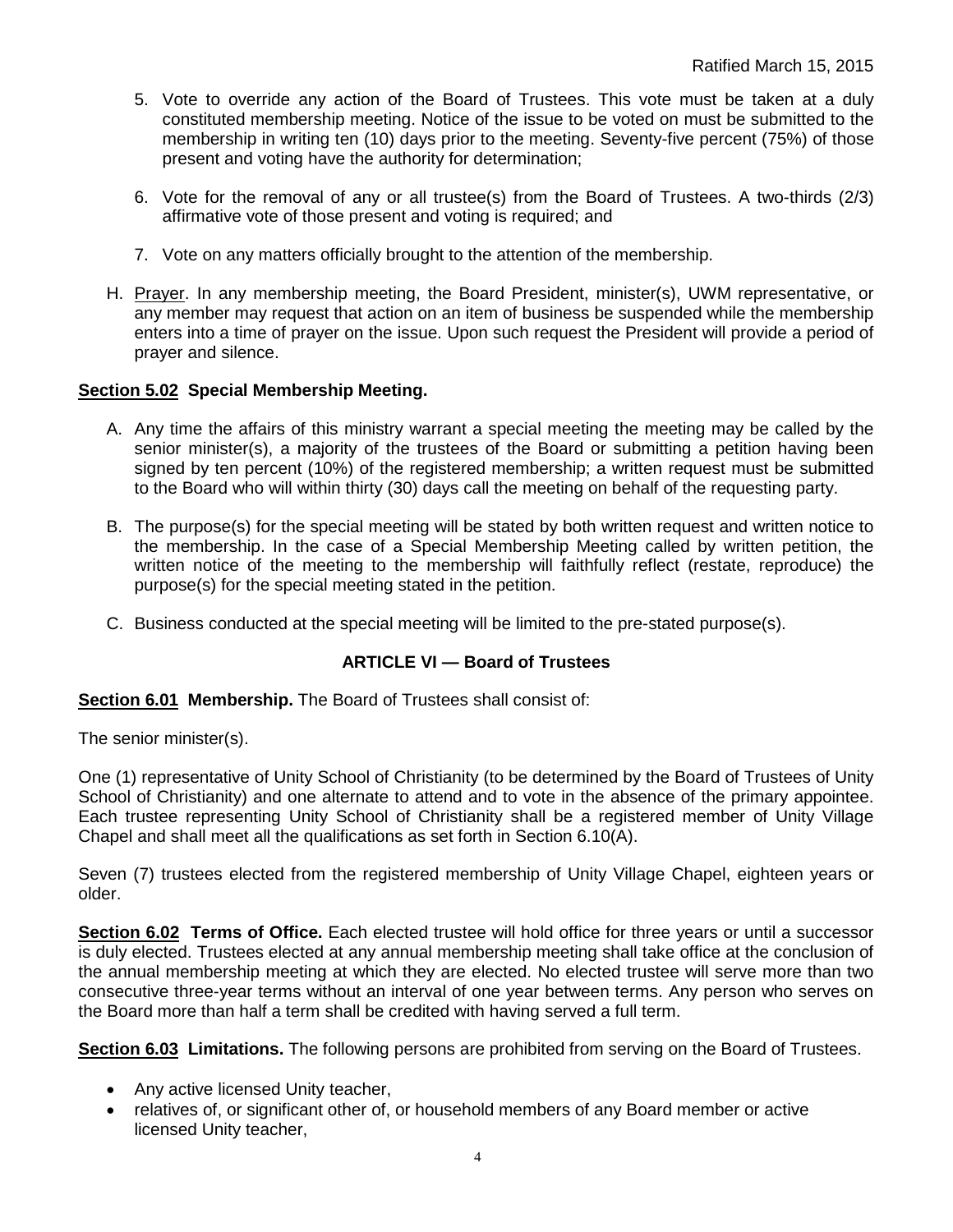- individuals receiving compensation from the ministry (with the exception of the senior minister(s));
- relatives, significant others, or household members of any individual receiving compensation from the ministry.

**Section 6.04 Regular Board Meetings.** Regular monthly business meetings of the Board of Trustees shall be posted in the church bulletin seven (7) days in advance of the meeting date and will be held at the time and place determined by the Board.

**Section 6.05 Special Board Meetings.** Special meetings of the Board will be called by the President of the Board under the following conditions: 1) by request of the senior minister(s); 2) by request of two (2) or more trustees; or 3) as the President of the Board deems it necessary. The request will be filed in writing with the Board Secretary. Reasonable effort must be made to notify all trustees of any special meeting.

**Section 6.06 Quorum.** There shall be no less than six trustees present in person or by teleconference at any posted scheduled meeting to constitute a quorum and transaction of business by the Board.

**Section 6.07 Minister(s) Attendance and Voting.** The senior minister(s) has/have the right to attend all Board meetings, with the exception of those meetings or portions thereof that pertain to determinations of the minister's salary and/or review of work record. Each minister must be notified in writing of all special meetings. In the event of co-ministers, they shall have one (1) vote.

**Section 6.08** Prayer. It is important that in addition to adhering to the normal procedures for legal functioning set forth in these bylaws, that the spiritual principles taught by Unity be utilized in the handling of decisions before the Board of Trustees. During the discussion of an item of business, any trustee may request time for prayer about the issue. Upon request the President shall provide a period of prayer and silence.

**Section 6.09 Duties and Responsibilities of the Board of Trustees.** As representatives of the membership, the Board of Trustees will:

- A. Uphold the spiritual purpose of this ministry as stated in Section 2.01;
- B. Uphold the highest interest of the membership in conducting the business of this ministry;
- C. Be conversant with these bylaws, and establish policy for the operation of this ministry;
- D. Be faithful in attendance at services, Board and membership meetings of this ministry;
- E. Make determination of the business needs of this ministry and authorize payment of monies for those purposes;
- F. Administer the property of this ministry, both real and personal;
- G. Make determinations on the sale, pledge, or proposed financing of real or personal property belonging to this ministry, provided that all decisions in favor of the sale, pledge, or proposed financing of real property exceeding twenty-five thousand dollars (\$25,000) in value shall be presented to the membership at a properly constituted membership meeting for final approval;
- H. Employ a licensed or ordained Unity minister(s) through cooperation with the employment management procedures of UWM;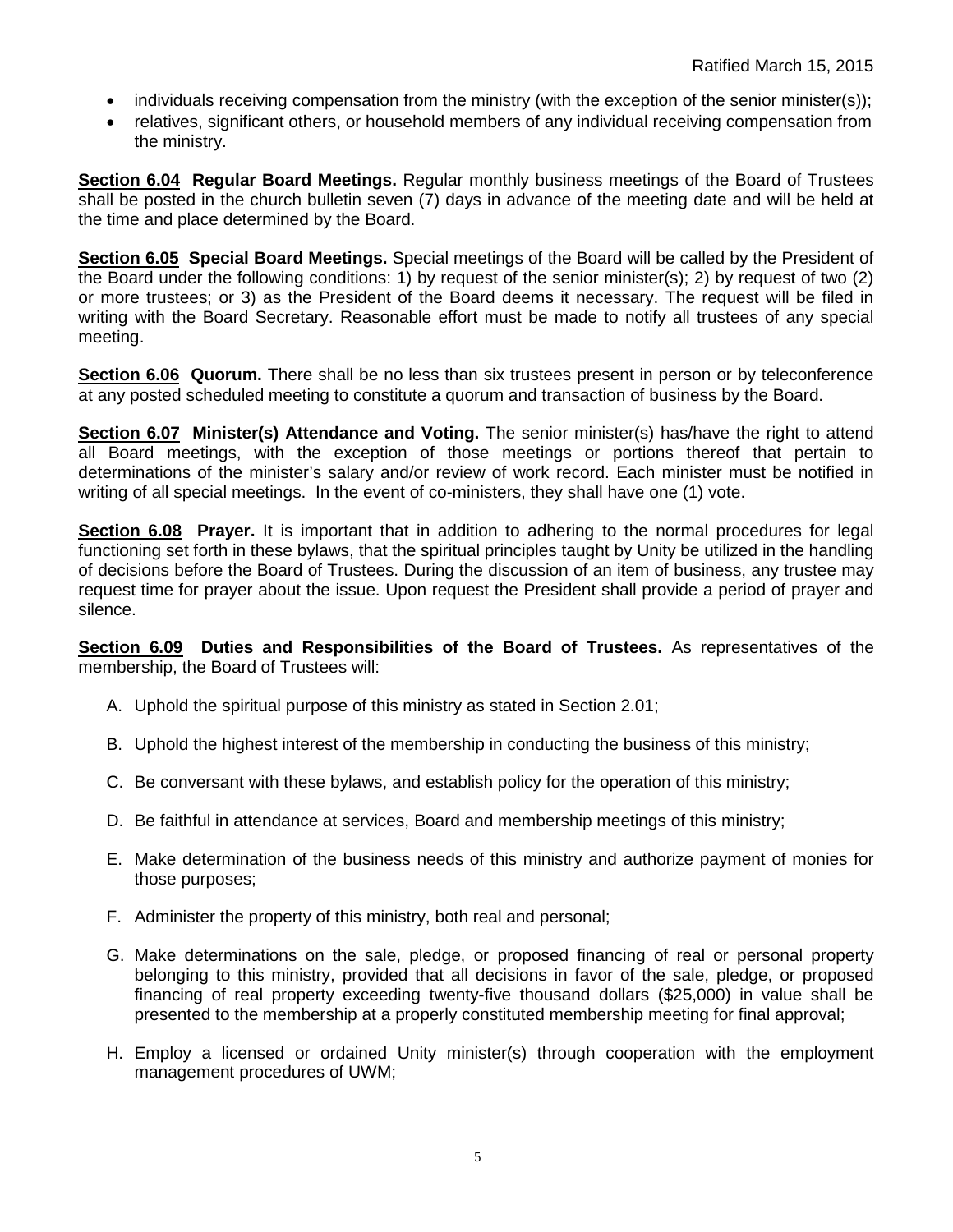- I. After a ministry and its senior minister(s) have sought to reconcile differences and cooperated with the procedures and guidance of UWM, the Board of Trustees may terminate the employment of a senior minister(s) by a two-thirds (2/3) vote;
- J. As recommended by the senior minister(s), authorize the employment of all staff personnel of this ministry and set and approve their salaries;
- K. Set dates for the fiscal year;
- L. Each year cause to be prepared a complete financial statement with disclosures that will set forth the fiscal conditions and operations of the ministry;
- M. Secure a fidelity bond for persons handling church monies;
- N. Certify registered members;
- O. In three-year intervals, the Board Secretary shall re-certify the membership by conducting a census of the congregation,
- P. Act to fill the unexpired term of any trustee;
- Q. Elect officers of the Board, and their successors to fill any unexpired term when necessary;
- R. Ratify ministries and their chairpersons as appointed by the senior minister(s) and ratify teams and their chairpersons as appointed by the President of the Board;
- S. Advise the President of the Board and senior minister or co-ministers on appointments to ministries and teams;
- T. Seek UWM's assistance in the event of a dispute adversely affecting the ministry;
- U. Attend and actively participate in ongoing Board education programs;
- V. Consider other issues brought to their attention by the minister(s) and other trustees;
- W. Keep or cause to be kept an accurate record of registered membership;
- X. Keep or cause to be kept accurate records of gifts to the ministry in compliance with Internal Revenue Service regulations; and acknowledge in writing contributions in compliance with Internal Revenue Service regulations;
- Y. Issue or cause to be issued necessary 1099 and W-2 forms in compliance with Internal Revenue regulations;
- Z. Secure liability insurance for all Board of Trustee members and minister(s); and
- AA.Take such other actions as may be deemed necessary for the best interest of this ministry.

#### **Section 6.10 Nomination and Election.**

- A. Qualifications. Any person elected to the Board of Trustees must be a registered member of Unity Village Chapel who:
	- 1. Desires to serve on the Board.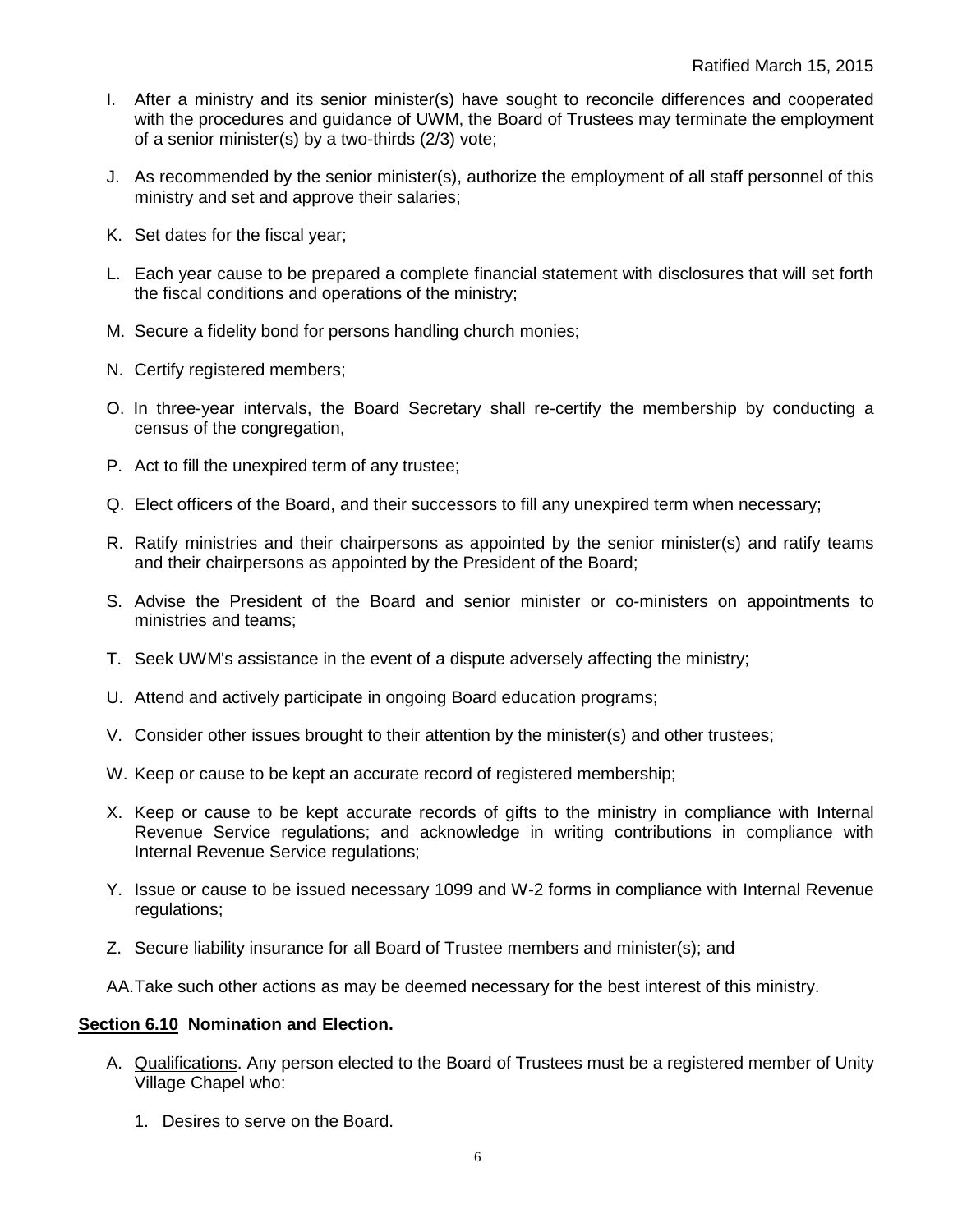- 2. Endeavors to live in accord with the Jesus Christ principles of love and truth as taught by Unity.
- 3. Furthers the work of this ministry through his/her active interest, love, and financial support.
- 4. Is a sincere and continuing student of Unity, conversant with its teachings.
- 5. Has demonstrated leadership capabilities.

## B. Nominating Team.

- 1. Selection. A Nominating Team will be formed at least three months prior to the annual membership meeting, and will initiate a search for qualified candidates for the Board of Trustees. The team will consist of the senior minister(s) and three registered members selected in the following manner:
	- a. At the annual membership meeting, the registered membership shall elect one of its registered members and an alternate to serve on the Nominating Team for the next year's election. In the event of unavailability to serve of the persons so elected, the Board will select a registered member to fill the vacancy, other than a current Board member.
	- b. The Board will elect one of its trustees to the Nominating Team.
	- c. Together with the minister(s), the above two team members will select a third team member from the registered membership who will become Chairperson of the Nominating Team.
	- d. In the event of an interim Board, the Nominating Team shall complete its selection process within thirty (30) days from the establishment of the interim Board.
- 2. Duties and Responsibilities. The Nominating Team will initiate a search for at least two (2) qualified candidates for nomination as members of the Board of Trustees. The report of the Nominating Team will be mailed to all registered members at least ten (10) days prior to the annual membership meeting.
- C. Nomination Procedure. The presiding officer of the annual membership meeting shall:
	- 1. Read Sections 6.10(A) and 6.10(D) of these bylaws just prior to beginning the process of nomination and election;
	- 2. Call upon the Chairperson of the Nominating Team or the Chairperson's designee to offer the team's nominations; and
	- 3. All nominees must be pre-qualified, in accordance to Section 6.10(A), by the Secretary of the Board of Trustees at least ten (10) days prior to the annual meeting.
- D. Election Procedure. The election shall be by ballot if there are any partial terms to be filled or there are more than two (2) nominees. The result of the vote shall be announced at the annual meeting. The two (2) nominees receiving the largest number of votes will be elected to full three (3) year terms. The candidates receiving the next highest number of votes will be elected to the longest un-expired term.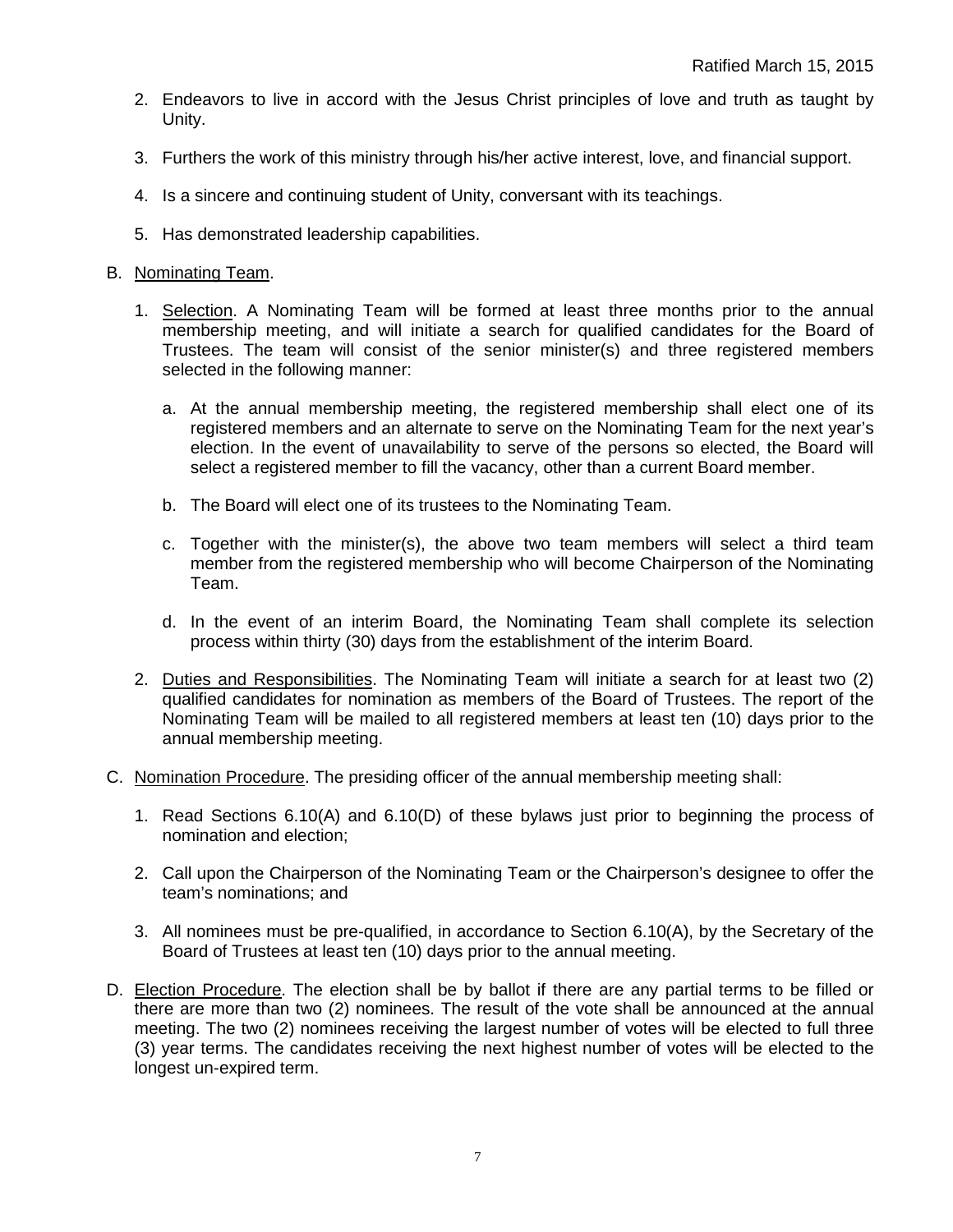**Section 6.11 Removal from Office by the Board of Trustees.** Any trustee may resign at any time. In addition any trustee may be removed by the Board of Trustees due to absences from three successive regular Board meetings or because of a failure to fulfill the duties of the office. Absences may be excused by the Board upon written request. If resignations on the Board have brought the number of trustees to less than a quorum, a Nominating Team will submit a slate of qualified nominees to the membership to fill the vacancies.

**Section 6.12 Replacement.** Should a vacancy occur on the Board of Trustees, the Board will proceed to fill the vacancy by ballot at its next regular meeting. In case of emergency, a special meeting may be called. Only persons meeting the qualifications specified in Section 6.10(A) may be considered as replacements. No replacement will have served as a trustee during the year prior to their election. A majority vote of those registered members present and voting will be necessary to elect. The term will expire on the day of the next annual meeting. A person elected in this manner is not considered to have served a complete term.

# **Section 6.13 Board of Trustees Recall.**

- A. If more than fifty-percent (50%) of the Board of Trustees is to be recalled, the entire Board of Trustees must be recalled.
- B. If the entire Board of Trustees is recalled by the registered membership, then the membership may re-elect recalled trustees. The number re-elected must be less than fifty-percent (50%) of the recalled trustees.
- C. If the entire Board of Trustees has been recalled, or a quorum does not exist, the registered church membership may choose to elect an interim Board whose term of office will not exceed sixty (60) days. By the end of sixty (60) days a permanent Board must be elected.

**Section 6.14 Board of Trustees Officers.** Officers of the Board of Trustees will consist of a President, Vice-President, Secretary, and Treasurer. All officers will be selected in a manner decided by the Board, at the first Board meeting after the annual meeting or at a special meeting called for the purpose of selecting officers. Officers will hold their respective offices for one year or until their successors are duly elected or qualified.

## **Section 6.15 Duties of Officers.**

- A. President. The President will:
	- 1. Preside at all Board of Trustees meetings.
	- 2. Preside at all membership meetings.
	- 3. Appoint teams in accordance with Article VIII.
	- 4. Be a member of all teams by virtue of the office, except the Nominating Team.
	- 5. Sign such papers and documents, upon proper authorization, as may be necessary.
	- 6. Be responsible for the planning of Board orientation, retreats, and workshops.
- B. Vice-President. The Vice-President will:
	- 1. Perform all the duties of the President of the Board in the absence of the President.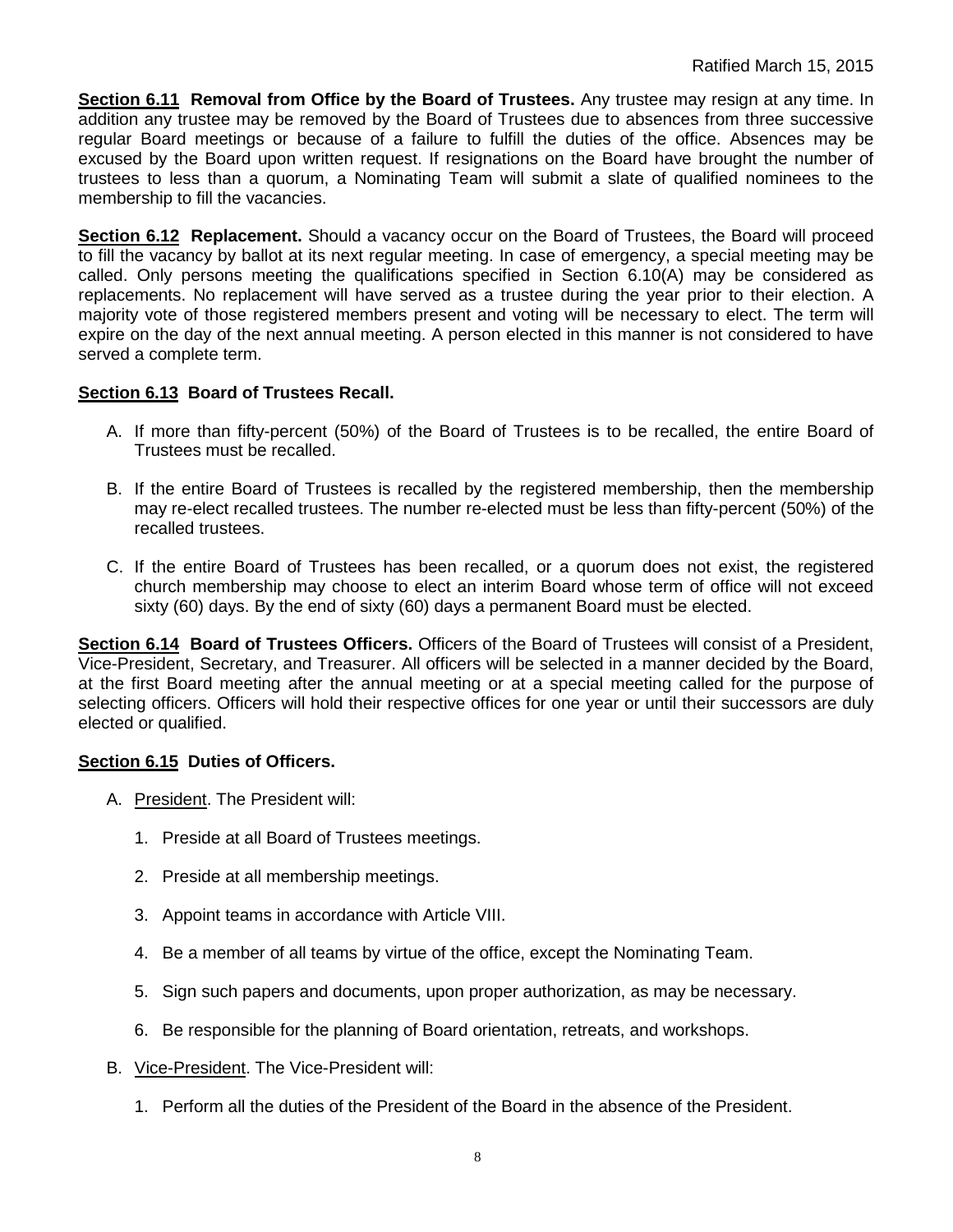- 2. Become President of the Board in case the office of the President becomes vacant. In such a case, a new Vice-President of the Board will be elected from among the remaining trustees to fill the remainder of the term.
- C. Secretary. The Secretary will:
	- 1. Keep, or cause to be kept, an accurate record of the minutes of all Board and membership meetings.
	- 2. Hold in custody and be responsible for all reports, contracts, other legal papers, and the minute books which items will be kept in the ministry office at all times, or in such other depository as prescribed by the Board.
	- 3. Attend to all official business required by the Board.
	- 4. Certify all registered members as outlined in Section 4.02(A).
	- 5. Conduct a census of the congregation in three-year intervals for the purpose of re-certifying registered membership as outlined in Section 4.02(B).
- D. Treasurer. The Treasurer will:
	- 1. Be custodian of the funds of this ministry. He/she will pay out or cause to be paid out, funds authorized by the Board.
	- 2. Keep, or cause to be kept, a record of all financial transactions, and submit a monthly financial report at each regular Board meeting.
	- 3. Submit a financial report, covering the last complete fiscal period, at the annual membership meeting.
	- 4. Count, or cause to be counted by the appointment of qualified persons, all funds received, and be responsible for their deposit. When counting ministry funds there should be at least two (2) persons present.
	- 5. Place, or cause to be placed, the funds of this ministry in the bank or other depository approved by the Board.

## **ARTICLE VII — Administration, Management and Leadership**

**Section 7.01 Administration.** The administration of Unity Village Chapel shall be vested in the senior minister(s) as the Administrative Director(s) and the Board of Trustees elected from the membership.

## **Section 7.02 Minister(s).**

- A. Senior Minister(s). The senior minister(s) will be duly licensed or ordained Unity minister(s).
	- 1. Duties. As the spiritual leader(s) of this ministry, the senior minister(s) will be responsible for the scheduling, conduct, and content of services, classes, and all other activities that further the purpose of this ministry. As Administrative Director, the minister(s) will:
		- a. Be responsible for the complete functioning of this ministry, including the hiring and termination of all employees.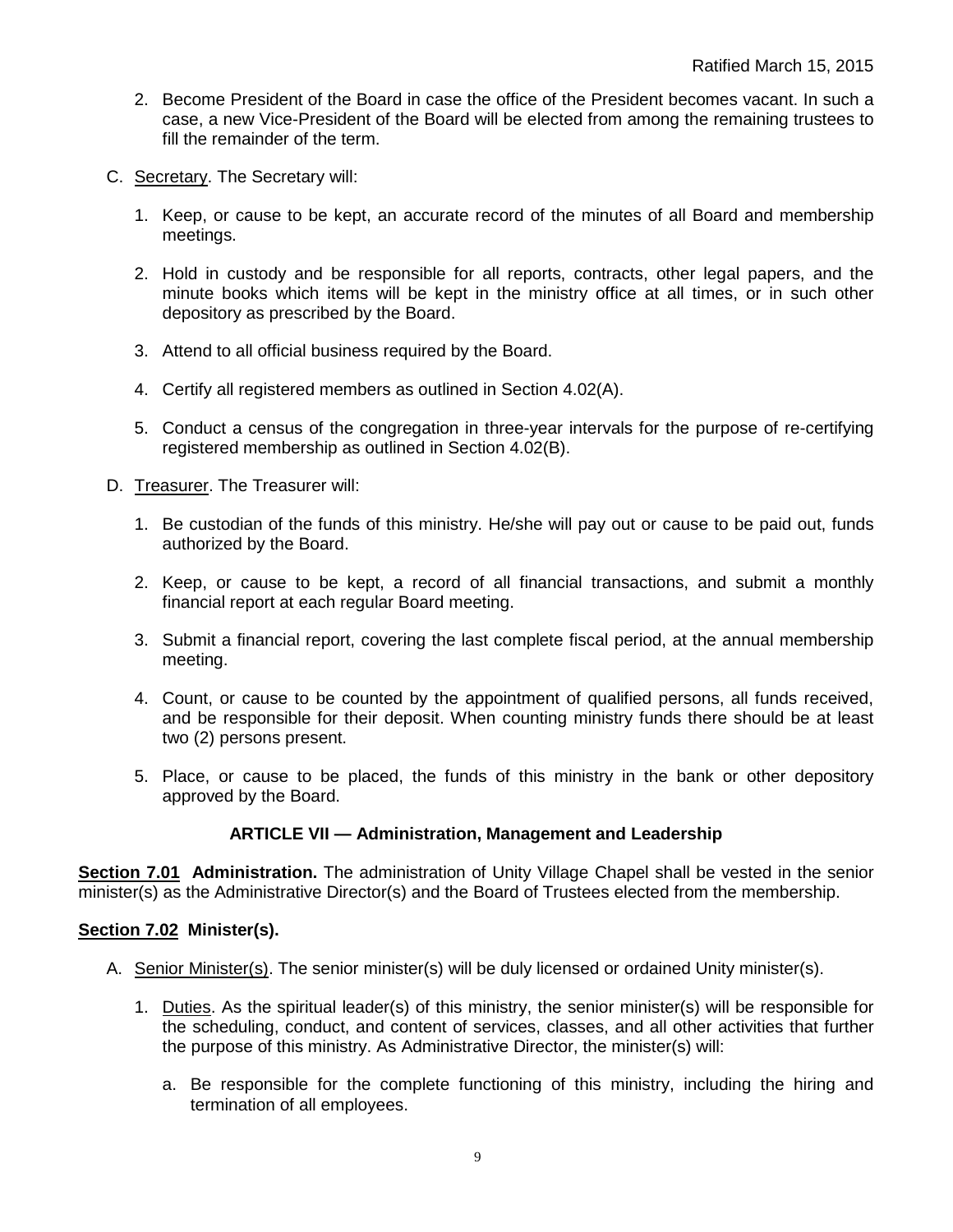- b. Serve as member(s) of the Board of Trustees.
- c. Appoint ministries.
- d. Serve as a member of all ministries and teams.
- e. Be responsible for seeking UWM's assistance in the event of a dispute adversely affecting the ministry.
- 2. Compensation. The compensation of the minister(s) shall be fixed by agreement between the minister(s) and the Board of Trustees.
- B. Associate and/or Assistant Minister(s). Associate and/or assistant minister(s) will be duly licensed or ordained Unity minister(s) who function(s) with less responsibility than the senior minister(s) .
	- 1. Duties. The associate and/or assistant minister(s) will perform the duties and fulfill the responsibilities assigned them by the senior minister(s).
	- 2. Compensation. The compensation of the associate and/or assistant minister(s) shall be fixed by agreement of these minister(s) and the senior minister(s), as ratified by the Board of Trustees.

#### **Section 7.03 Definitions.**

- A. A Unity Ministry. A member ministry of UWM recognized by UWM will have a duly ordained or licensed Unity minister, or a person serving under special dispensation as its Spiritual Leader.
- B. Senior Minister. A Unity minister duly ordained, licensed (or serving under special dispensation) by UWM (or Unity School of Christianity prior to July 1, 1996), who assumes the spiritual and administrative leadership role in a member ministry. This leader works in conjunction with the Board of Trustees of the member ministry, and is to oversee the teaching, preaching (lesson), worship services, healing, counseling, prayer, administrative, and fellowship activities of the ministry.
- C. Co-Minister. In shared partnership ministries, a Unity minister duly ordained or licensed by UWM (or Unity School of Christianity prior to July 1, 1996), who equally assumes the spiritual and administrative leadership role with another co-minister in a member ministry. These leaders work in conjunction with the Board of Trustees of the member ministry, and oversee the teaching, preaching (lesson), worship services, healing, counseling, prayer, administrative, and fellowship activities of the ministry.
- D. Associate Minister. In ministries with more than one minister, a Unity minister duly ordained or licensed by UWM (or Unity School of Christianity prior to July 1, 1996), serving in a member ministry. The associate minister may be equal in ability, but functions with less responsibility than the senior minister(s). The associate minister reports to the senior minister(s), who determines the scope of the associate's responsibilities.
- E. Assistant Minister. In ministries with more than one minister, a Unity minister duly ordained or licensed by UWM (or Unity School of Christianity prior to July 1, 1996), serving in a member ministry. The skills and/or experience of the assistant minister may be less than those of the senior minister(s).The assistant may be placed in a specialized service area of the ministry, i.e., pastoral visitation, or administrative support. The skills of the assistant are, therefore, allowed to develop for a more comprehensive range of ministry service of the assistant and the ministry.